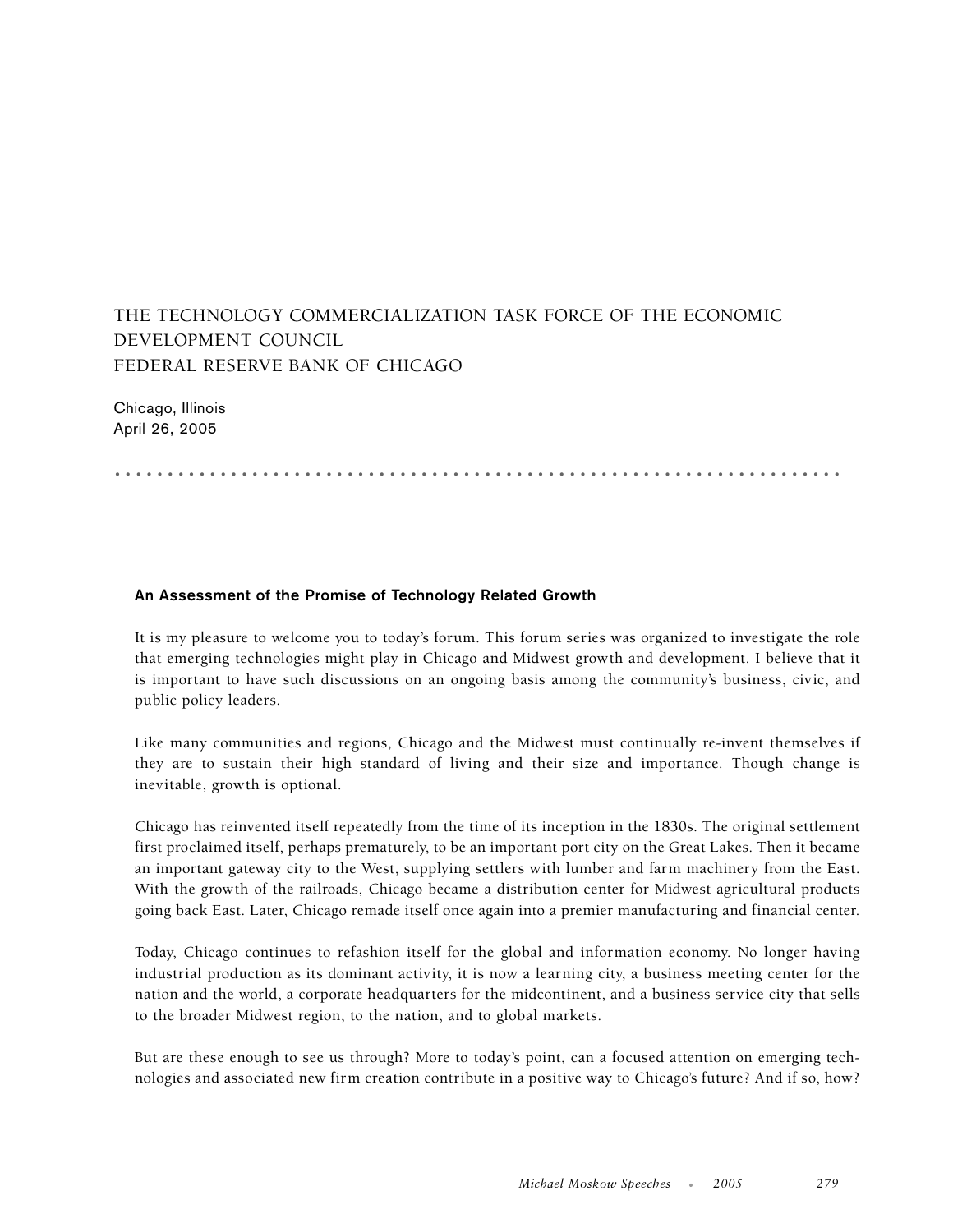For some cities and regions, such as San Francisco, Seattle, Boston, and Austin, Texas, companies and industry sectors centered on emerging technologies have contributed in a large way to revitalizing the local economy.

As we reviewed at our last meeting on March 22, many recent reports on the Chicago region show it to be an important player in these high tech activities. Yet the size of these sectors here are somewhat small in comparison to Chicago's size as a region. In some instances, especially in biomedical science, Chicago's degree of new firm formation appears undersized compared to the significant research and development dollars flowing to the region's universities, hospitals, and federal laboratories.

If the potential for technology-driven growth here in Chicago is large, or at least plausible, what efforts from the public sector and from the private sector can help bring about its full development?

Evidence shows that technology companies tend to grow and perpetuate in what are called "economic clusters." Clusters are groups of like-minded firms located where existing conditions are conducive to building new firms and regenerating economic activity in a specific industry.

These conditions tend to be strong and mutually reinforcing. Once in place, clusters are often difficult to weaken through neglect and even over-taxation. Rather, they just keep growing. On the other hand, clusters take a long time to develop and are very difficult to put in place in just the right shape and proportion.

What are some of the specific characteristics of successful economic clusters? For one, a hallmark of many technology clusters is an existing density of similar firms and workers with specific skills. Once such a cluster exists, as with our financial risk exchange markets here in Chicago, it is somewhat resistant to competitive entry and even miscues by local companies. This is partly because there is depth in the market for specialized workers in cluster markets. By working in the cluster, the skilled worker gains both job security and the chance for career advancement at a group of firms. Some of these workers even go on to be entrepreneurs themselves.

And from the cluster firm's perspective, the ability to hire skilled workers quickly and at a reasonable cost when a growth opportunity emerges is critical to success.

The presence of key business service activities—especially a venture capital community—are also cited as important. So too is the proximity of other like-minded firms. Potential start-ups must choose to locate in the cluster because it is there that the "ideas are in the air." To be elsewhere might mean missing out on an emerging technology or key industry direction.

In our Midwest Federal Reserve District, the auto industry in the Detroit metropolitan area closely defines such a cluster, especially in automotive design and research. Every major auto producer from throughout the world maintains important design and R&D centers there, even though most foreign auto firms have largely chosen to locate production operations outside of the state of Michigan.

If such conditions do describe a cluster, what public policies or cooperative private sector strategies can bring them about? Clearly, the depth of such investment required to bring about the large scale and deep density of this activity possibly suggests a very large commitment of resources.